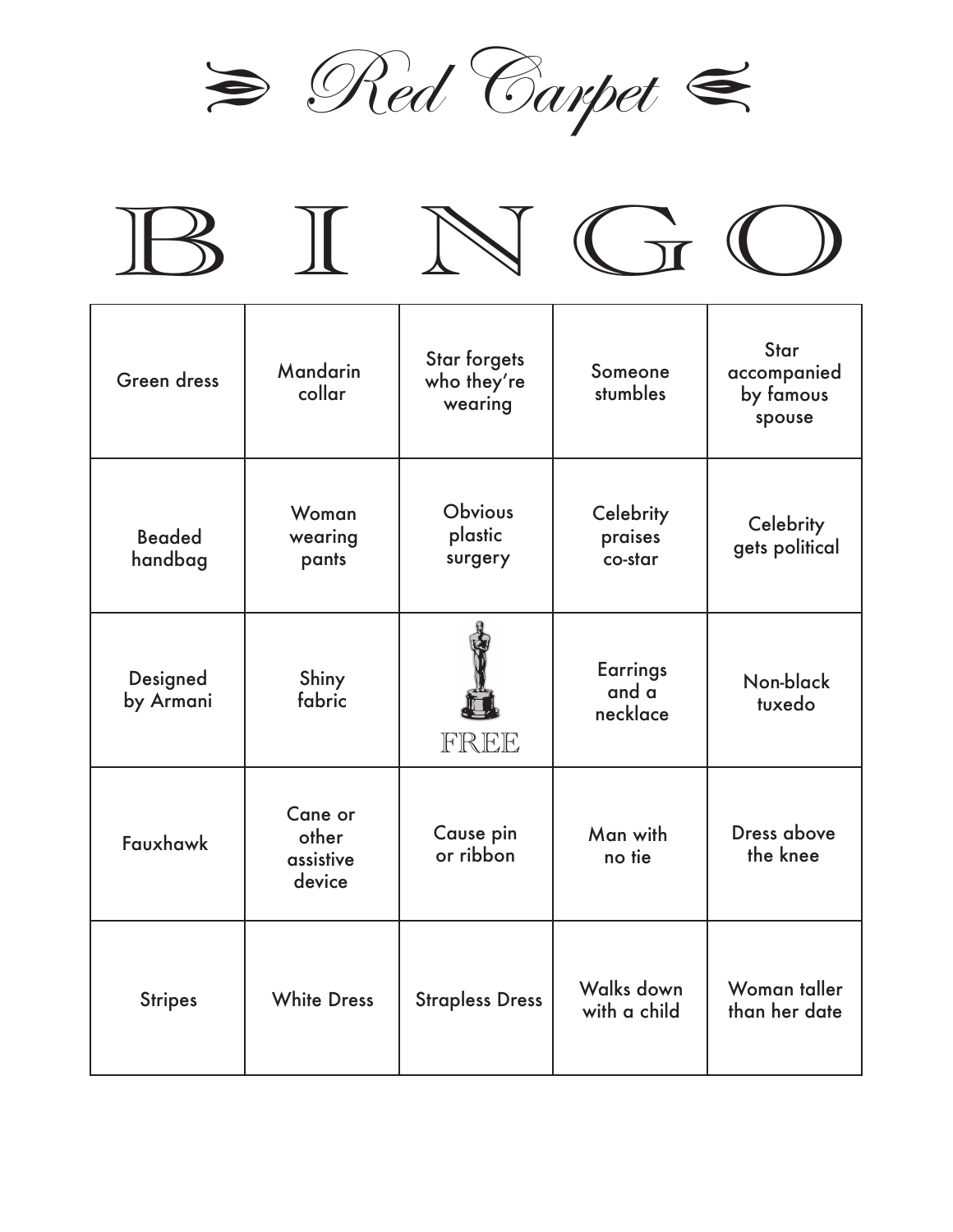









| Man with<br>ponytail                        | Commentator<br>gets someone's<br>name wrong | Long-sleeved<br>dress                          | Dress above<br>the knee           | Designed<br>by Oscar<br>de la Renta |
|---------------------------------------------|---------------------------------------------|------------------------------------------------|-----------------------------------|-------------------------------------|
| <b>Actress</b><br>named "Kate"<br>or "Cate" | Open-toed<br>shoes                          | Woman<br>wearing<br>pants                      | Arrival in<br>non-limo<br>vehicle | <b>Previous</b><br>Oscar<br>winner  |
| Celebrity<br>praises<br>co-star             | <b>Silver Dress</b>                         | FREE                                           | <b>Buzz cut</b>                   | <b>Boots</b>                        |
| Someone<br>stumbles                         | <b>Mandarin</b><br>collar                   | <b>Earrings that</b><br>reach the<br>shoulders | Fauxhawk                          | Green dress                         |
| <b>Sunglasses</b>                           | Cause pin<br>or ribbon                      | Celebrity<br>laughs                            | Woman<br>wearing<br>a jacket      | Non-black<br>bow tie                |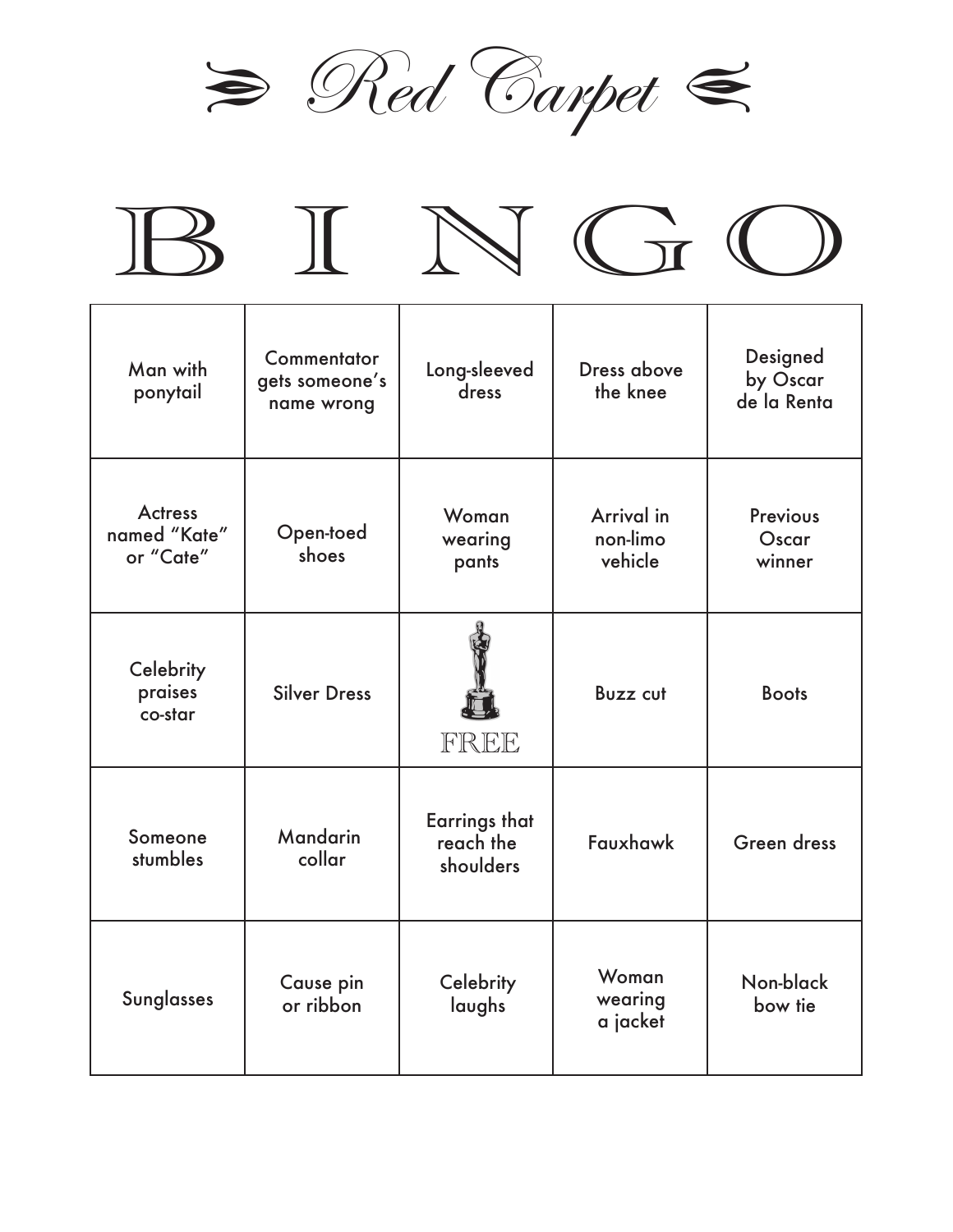









| Celebrity<br>cracks<br>a joke                       | Skirt slit<br>above the<br>knee       | Walks down<br>with a child         | Sequins<br>on dress                 | Man with hair<br>past his<br>shoulders |
|-----------------------------------------------------|---------------------------------------|------------------------------------|-------------------------------------|----------------------------------------|
| Slick bun<br>hairdo                                 | <b>Actress</b><br>named<br>"Jennifer" | Open jacket                        | Designed<br>by Oscar<br>de la Renta | <b>Director</b>                        |
| Celebrity<br>accompanied<br>by non-famous<br>spouse | <b>Brown Dress</b>                    | FREE                               | Celebrity<br>gets political         | Interviewer<br>insults<br>interviewee  |
| <b>Bracelet</b>                                     | Celebrity<br>refuses<br>interview     | Petticoat/<br>pouffy<br>underskirt | One-shoulder<br>dress               | Arrival in<br>non-limo<br>vehicle      |
| <b>Strapless Dress</b>                              | Man with<br>no tie                    | Shiny<br>fabric                    | <b>Buzz cut</b>                     | <b>Yellow Dress</b>                    |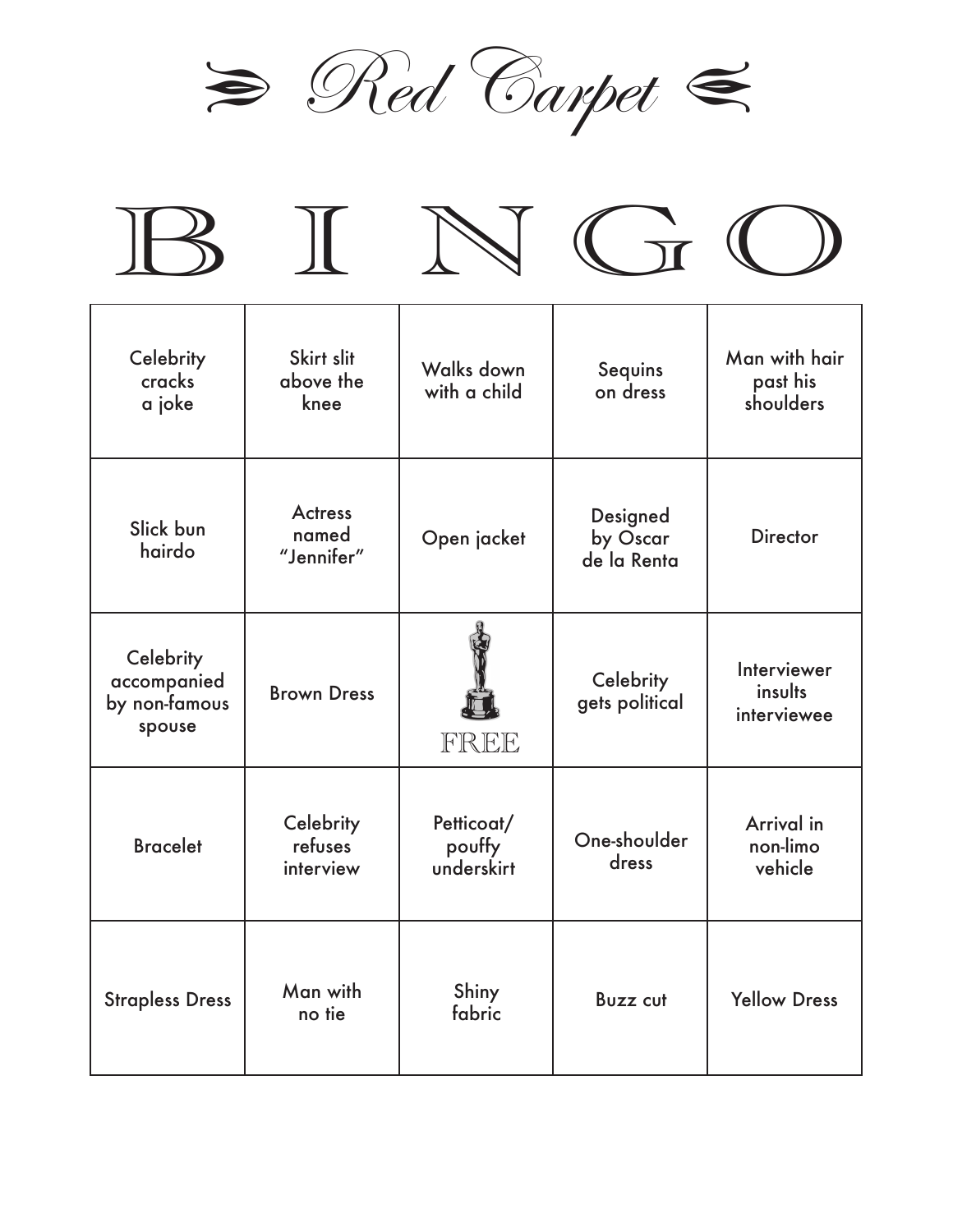







| Celebrity<br>accompanied<br>by famous<br>spouse | Hair<br>accessory               | More than<br>one ring              | Someone on<br>cell phone                 | Shawl                                     |
|-------------------------------------------------|---------------------------------|------------------------------------|------------------------------------------|-------------------------------------------|
| <b>Backless</b><br>dress                        | Designed<br>by Balenciaga       | Celebrity<br>says "like"           | Woman taller<br>than her date            | <b>Obvious</b><br>plastic<br>surgery      |
| Pregnant<br>woman                               | <b>Yellow Dress</b>             | FREE                               | Interviewer<br>asks personal<br>question | Lady's hair<br>worn down                  |
| Man with<br>earring                             | Celebrity<br>praises<br>co-star | <b>Previous</b><br>Oscar<br>winner | <b>Pink Dress</b>                        | Outfit using<br>more than<br>three colors |
| Non-black<br>tuxedo                             | Woman<br>wearing<br>pants       | <b>Boots</b>                       | <b>Earrings</b><br>and a<br>necklace     | Actor<br>named "Matt"<br>or "Matthew"     |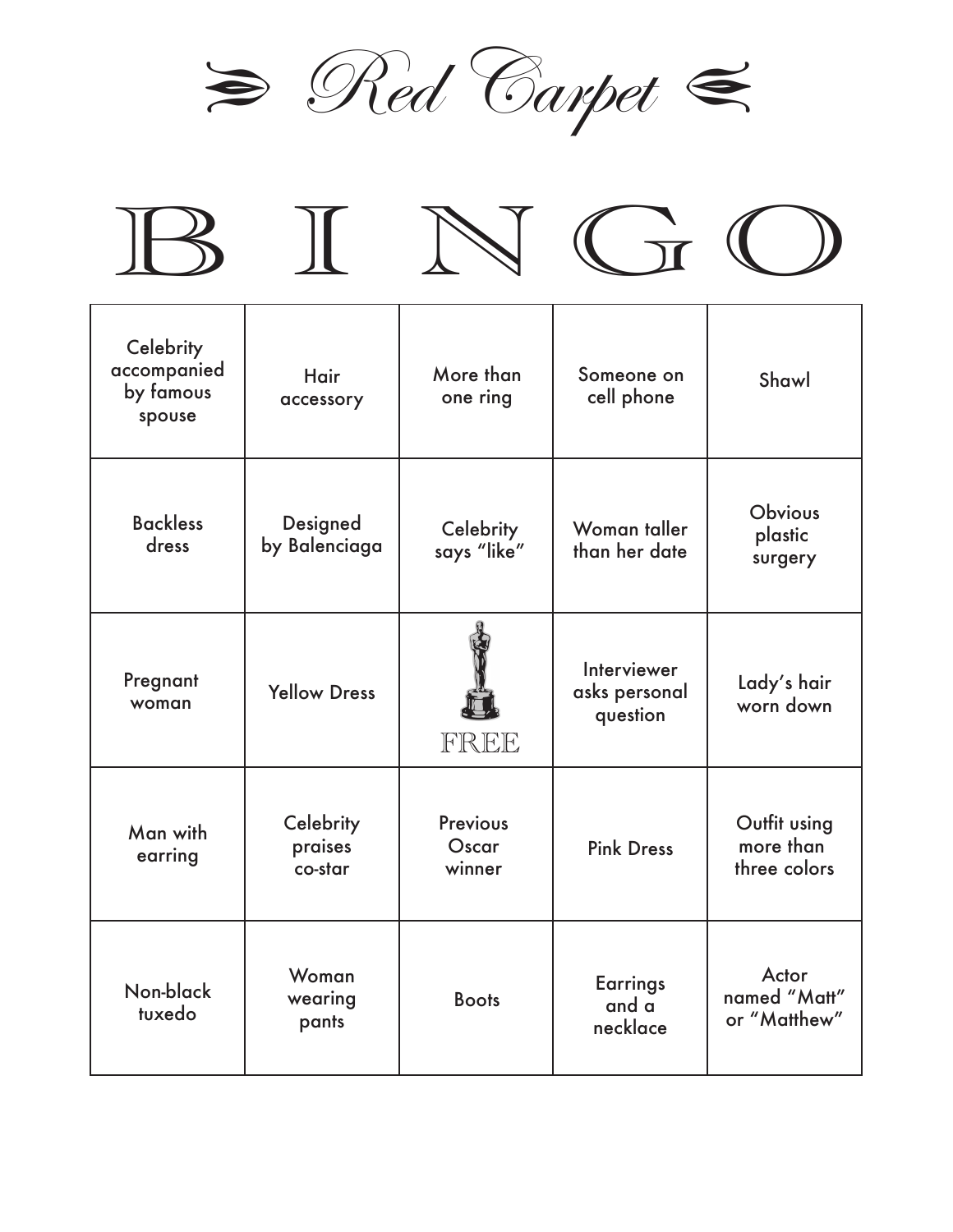









| Woman taller<br>than her date               | Non-black<br>bow tie                                | <b>Beaded</b><br>handbag          | <b>Red dress</b>                               | Designed<br>by Versace                    |
|---------------------------------------------|-----------------------------------------------------|-----------------------------------|------------------------------------------------|-------------------------------------------|
| Open jacket                                 | <b>Tails</b>                                        | Lady's hair<br>worn down          | Skirt slit<br>above the<br>knee                | Shawl                                     |
| One-shoulder<br>dress                       | <b>White Dress</b>                                  | FREE                              | Interviewer<br>insults<br>interviewee          | Man with hair<br>past his<br>shoulders    |
| <b>Sunglasses</b>                           | Celebrity<br>accompanied<br>by non-famous<br>spouse | Arrival in<br>non-limo<br>vehicle | <b>Earrings that</b><br>reach the<br>shoulders | Outfit using<br>more than<br>three colors |
| Commentator<br>gets someone's<br>name wrong | Man with<br>earring                                 | Someone on<br>cell phone          | <b>Star wearing</b><br>vintage                 | Layered<br>skirt                          |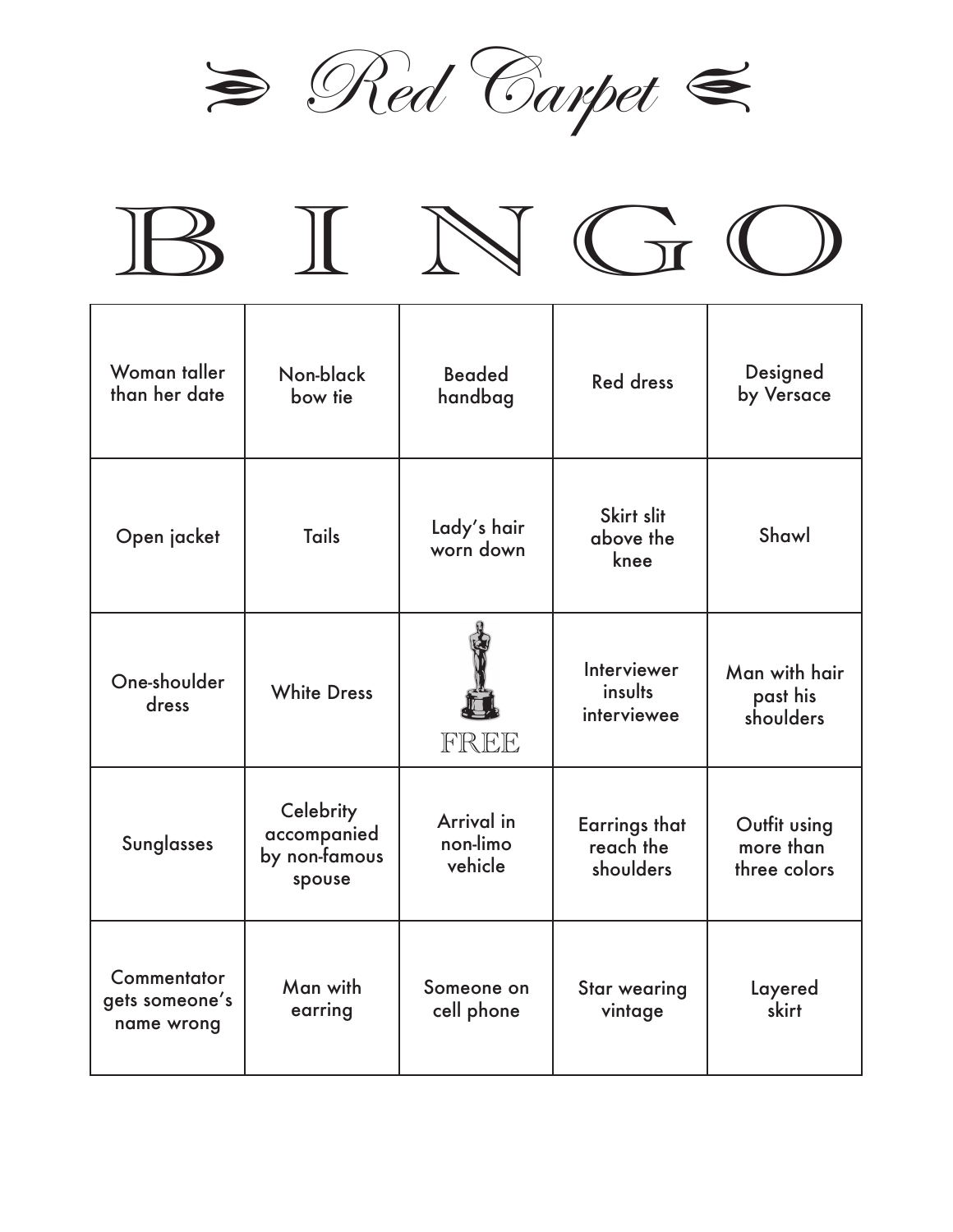

|  | $IB$ $IN$ $In$ $O$ |  |
|--|--------------------|--|
|  |                    |  |

| Celebrity<br>refuses<br>interview           | Woman<br>wearing<br>a jacket | <b>Blue dress</b>       | Petticoat/<br>pouffy<br>underskirt              | Slick bun<br>hairdo      |
|---------------------------------------------|------------------------------|-------------------------|-------------------------------------------------|--------------------------|
| <b>Beaded</b><br>handbag                    | Long-sleeved<br>dress        | Designed<br>by Galliano | <b>Sunglasses</b>                               | Open-toed<br>shoes       |
| <b>Obvious</b><br>plastic<br>surgery        | <b>Hair</b><br>accessory     | FREE                    | <b>Black Dress</b>                              | Designed<br>by Chanel    |
| <b>Actress</b><br>named "Kate"<br>or "Cate" | Someone<br>stumbles          | Celebrity<br>laughs     | Celebrity<br>accompanied<br>by family<br>member | Cummerbund               |
| Cause pin<br>or ribbon                      | <b>Boots</b>                 | Man with<br>ponytail    | <b>Previous</b><br>Oscar<br>winner              | <b>Backless</b><br>dress |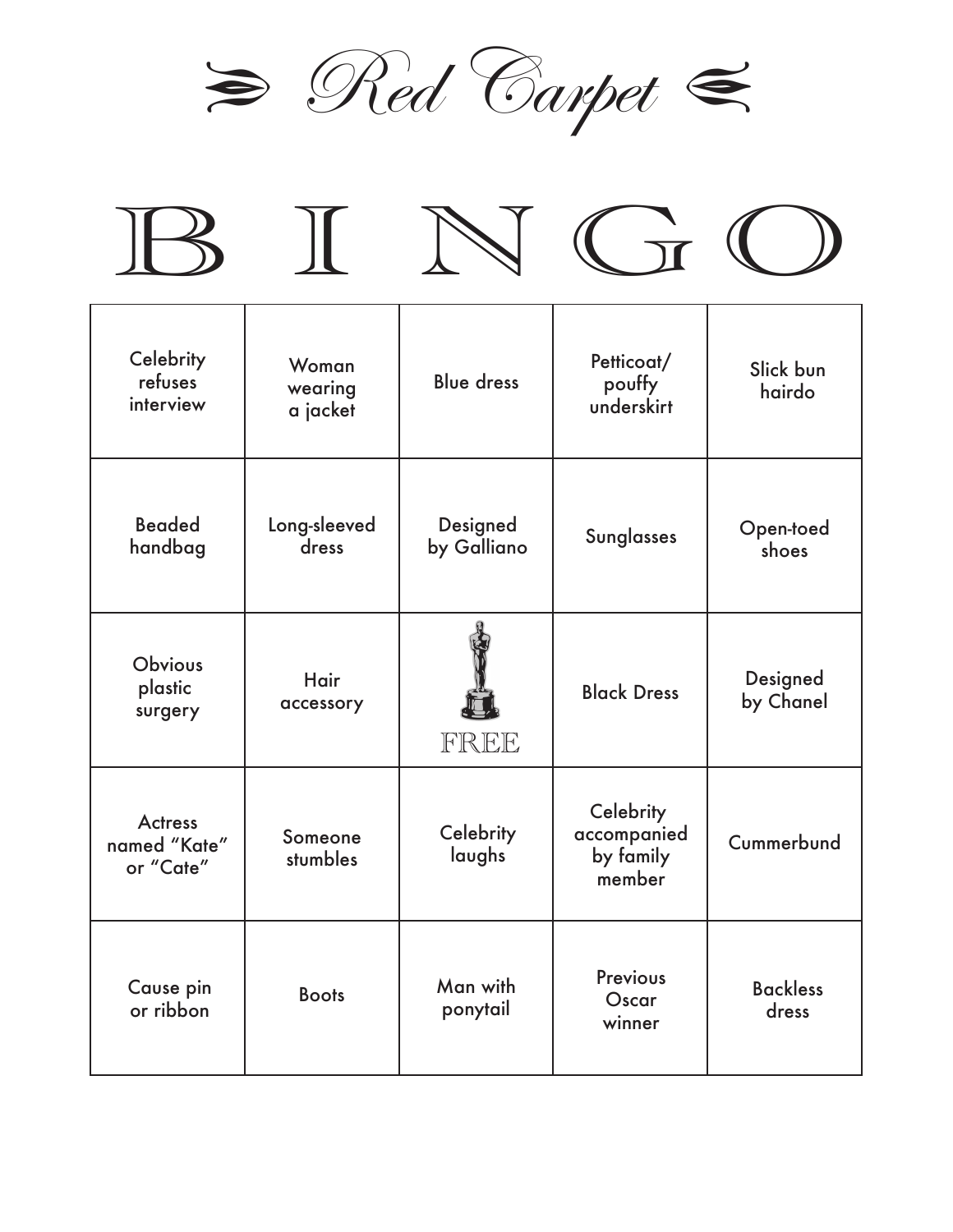









| Cummerbund                               | Celebrity<br>cracks<br>a joke                   | Actor<br>named "Matt"<br>or "Matthew" | Non-black<br>tuxedo                       | <b>Black Dress</b>                   |
|------------------------------------------|-------------------------------------------------|---------------------------------------|-------------------------------------------|--------------------------------------|
| Woman with<br>white or grey<br>hair      | Designed<br>by Chanel                           | <b>Previous</b><br>Oscar<br>winner    | Pregnant<br>woman                         | Man with<br>no tie                   |
| <b>Backless</b><br>dress                 | <b>Tails</b>                                    | FREE                                  | Outfit using<br>more than<br>three colors | <b>Earrings</b><br>and a<br>necklace |
| <b>Belt</b>                              | Celebrity<br>accompanied<br>by family<br>member | Man with<br>earring                   | Designed<br>by Marchesa                   | <b>Bracelet</b>                      |
| Interviewer<br>asks personal<br>question | <b>Purple Dress</b>                             | <b>Director</b>                       | Sequins<br>on dress                       | Woman with<br>very short<br>hair     |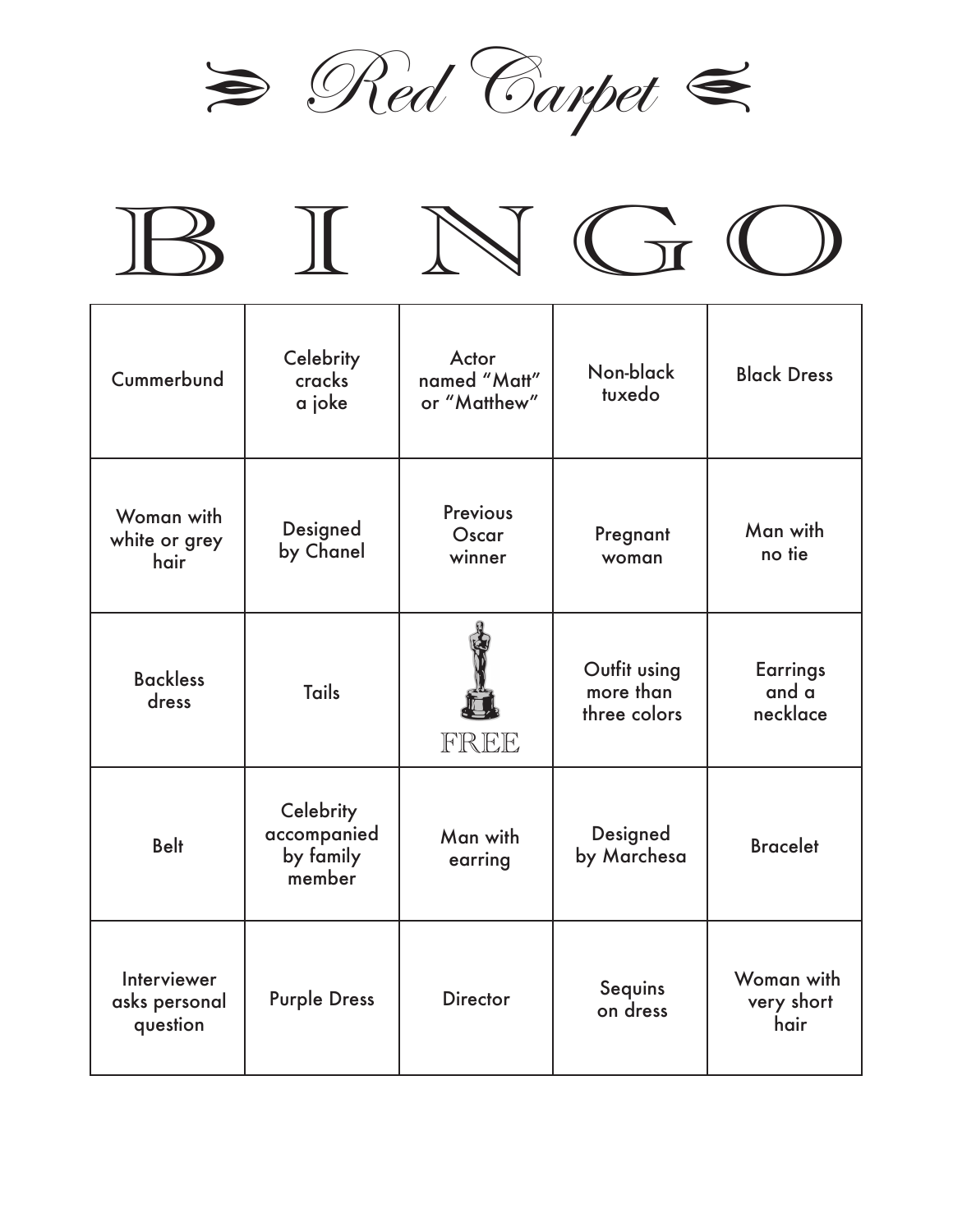

|  | BINGO |  |
|--|-------|--|
|  |       |  |

| <b>Musical</b><br>performer | <b>Boots</b>                   | Long-sleeved<br>dress                 | <b>Hair</b><br>accessory            | <b>Strapless Dress</b>        |
|-----------------------------|--------------------------------|---------------------------------------|-------------------------------------|-------------------------------|
| <b>Buzz cut</b>             | More than<br>one ring          | <b>Purple Dress</b>                   | Celebrity<br>says "like"            | Designed<br>by Marchesa       |
| Someone on<br>cell phone    | Cummerbund                     | FREE                                  | Woman with<br>white or grey<br>hair | Fauxhawk                      |
| Designed<br>by Dior         | <b>Star wearing</b><br>vintage | <b>Actress</b><br>named<br>"Jennifer" | Walks down<br>with a child          | Celebrity<br>cracks<br>a joke |
| <b>Sunglasses</b>           | <b>Pink dress</b>              | Slick bun<br>hairdo                   | Sequins<br>on dress                 | Mandarin<br>collar            |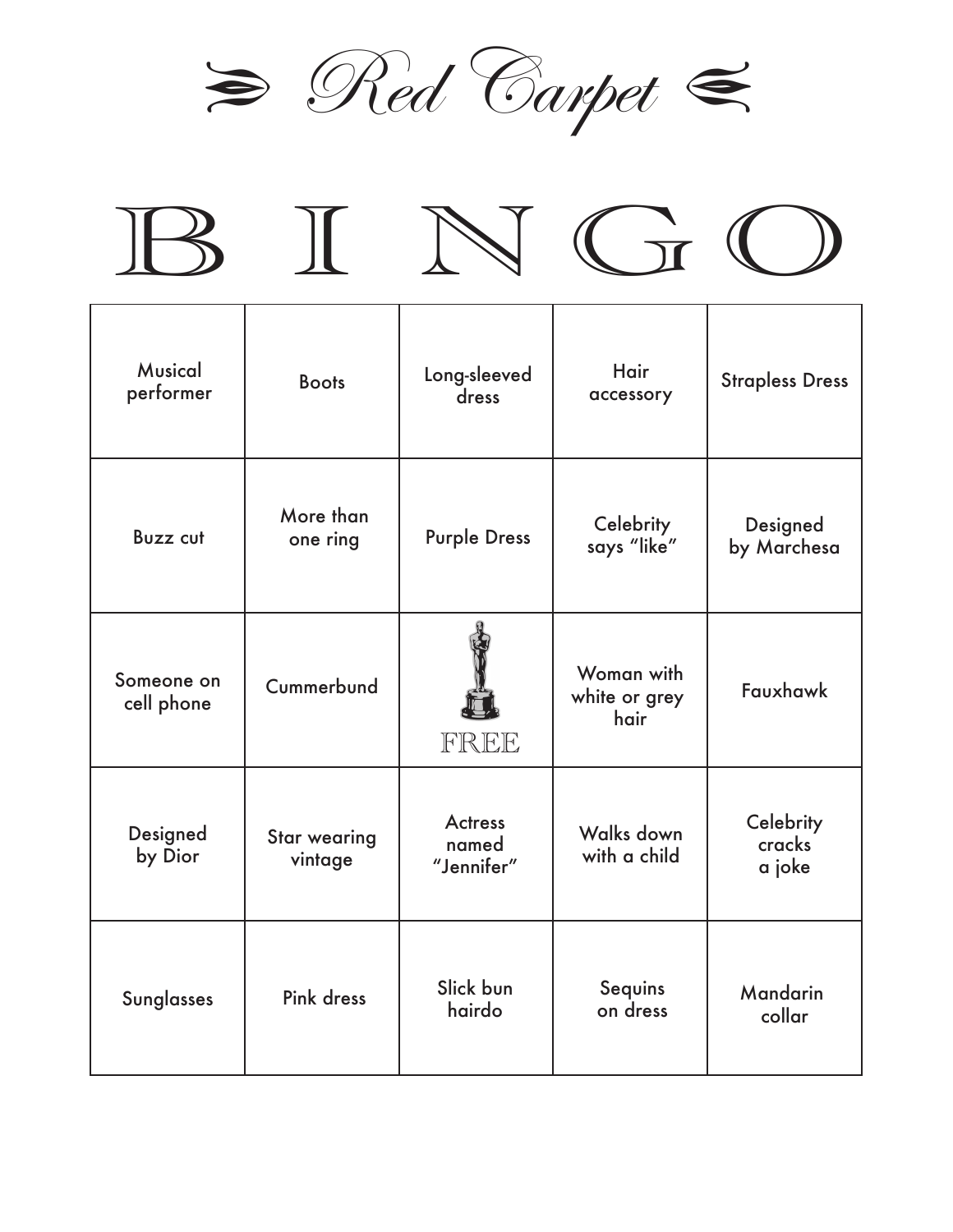









| Man with<br>ponytail              | Designed<br>by Dior          | <b>Earrings</b><br>and a<br>necklace                | Shiny<br>fabric                     | Celebrity<br>says "like"                       |
|-----------------------------------|------------------------------|-----------------------------------------------------|-------------------------------------|------------------------------------------------|
| Pregnant<br>woman                 | Woman<br>wearing<br>a jacket | Celebrity<br>accompanied<br>by non-famous<br>spouse | Cause pin<br>or ribbon              | <b>Actress</b><br>named "Matt"<br>or "Matthew" |
| Someone on<br>cell phone          | Cummerbund                   | FREE                                                | Woman with<br>white or grey<br>hair | More than<br>one ring                          |
| Celebrity<br>refuses<br>interview | <b>Gold Dress</b>            | <b>Actress</b><br>named<br>"Jennifer"               | Musical<br>performer                | Cane or<br>other<br>assistive<br>device        |
| Previous<br>Oscar<br>winner       | Designed<br>by Valentino     | <b>Buzz cut</b>                                     | <b>Bracelet</b>                     | Pink dress                                     |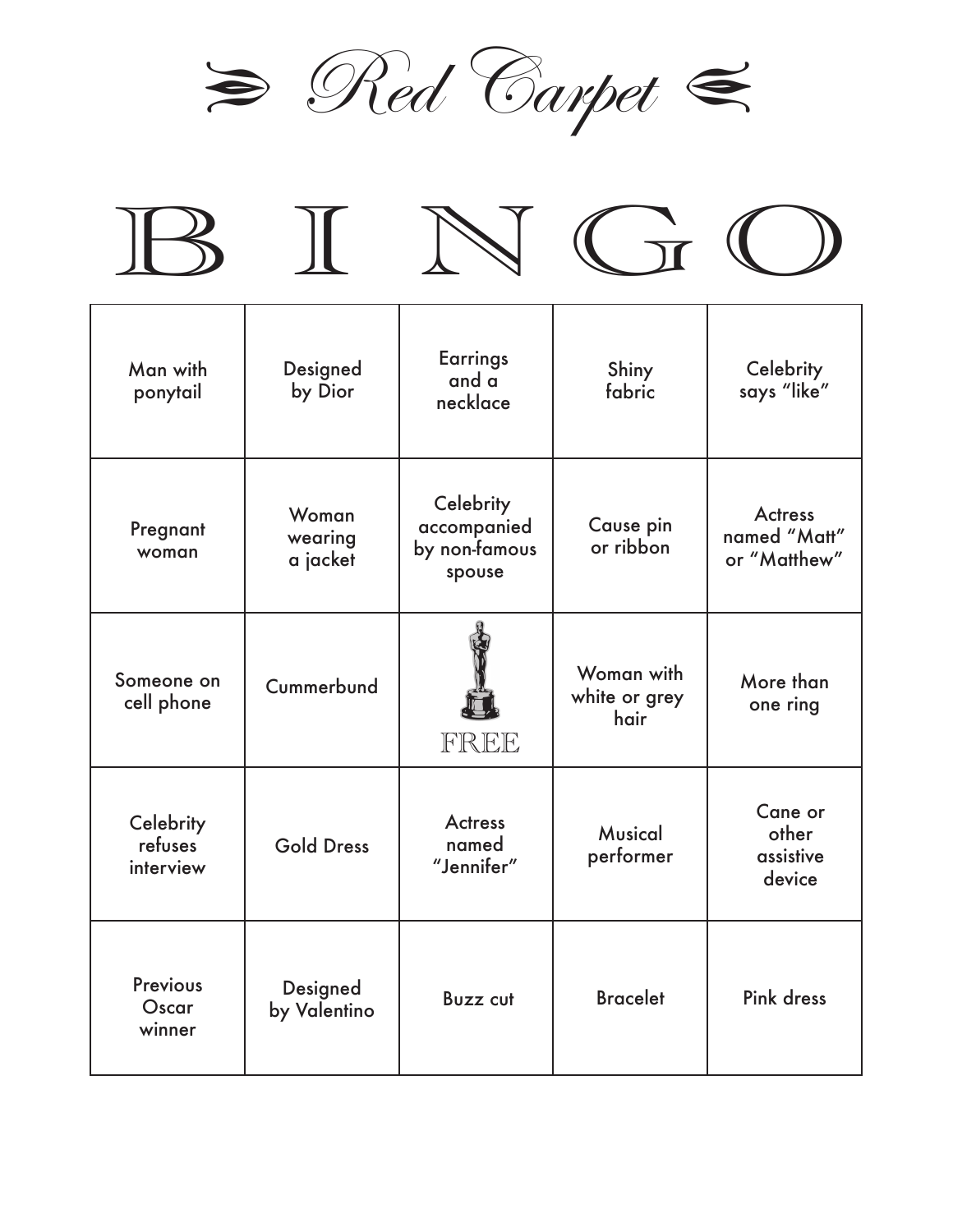









| Designed<br>by Valentino         | <b>Actress</b><br>named "Kate"<br>or "Cate" | <b>Earrings</b><br>and a<br>necklace        | Petticoat/<br>pouffy<br>underskirt            | <b>Gold Dress</b>                              |
|----------------------------------|---------------------------------------------|---------------------------------------------|-----------------------------------------------|------------------------------------------------|
| Open-toed<br>shoes               | Sequins<br>on dress                         | <b>Buzz cut</b>                             | <b>Star forgets</b><br>who they're<br>wearing | Open jacket                                    |
| One-shoulder<br>dress            | Woman<br>wearing<br>pants                   | FREE                                        | <b>Red Dress</b>                              | <b>Earrings that</b><br>reach the<br>shoulders |
| Man with<br>non-black<br>shoes   | Celebrity<br>praises<br>co-star             | Commentator<br>gets someone's<br>name wrong | Dress above<br>the knee                       | <b>Stripes</b>                                 |
| Woman with<br>very short<br>hair | Shawl                                       | Interviewer<br>asks personal<br>question    | Man with hair<br>past his<br>shoulders        | Arrival in<br>non-limo<br>vehicle              |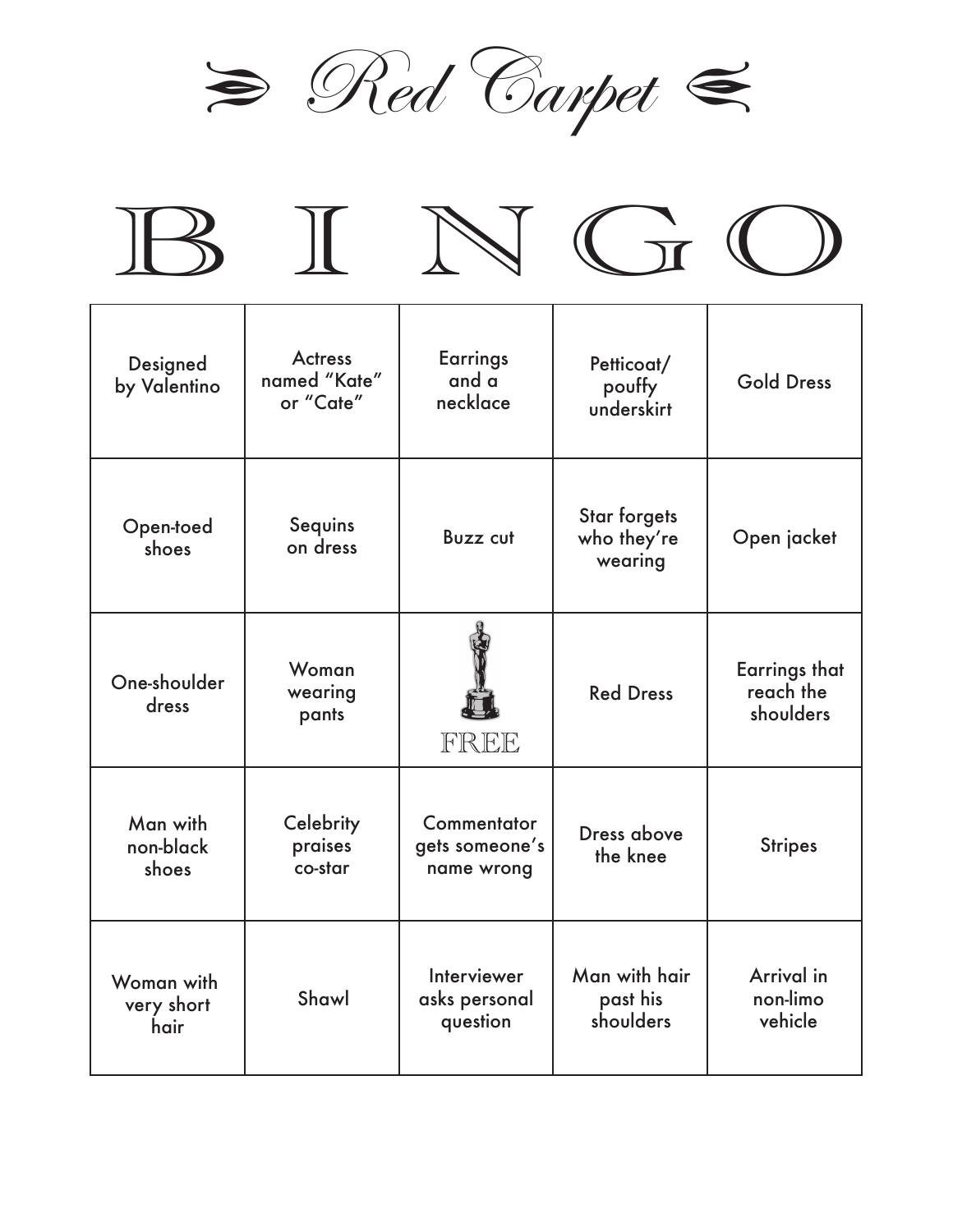

|  | BINGO |  |
|--|-------|--|
|  |       |  |

| Celebrity<br>accompanied<br>by family<br>member | <b>Backless</b><br>dress        | <b>White Dress</b>                    | Celebrity<br>refuses<br>interview | Cane or<br>other<br>assistive<br>device |
|-------------------------------------------------|---------------------------------|---------------------------------------|-----------------------------------|-----------------------------------------|
| <b>Obvious</b><br>plastic<br>surgery            | <b>Star wearing</b><br>vintage  | <b>Director</b>                       | <b>Tails</b>                      | <b>Beaded</b><br>handbag                |
| <b>Belt</b>                                     | Skirt slit<br>above the<br>knee | FREE                                  | Designed<br>by Calvin<br>Klein    | <b>Actress</b><br>named<br>"Jennifer"   |
| Man with<br>earring                             | Non-black<br>bow tie            | Interviewer<br>insults<br>interviewee | Lady's hair<br>worn down          | Hair<br>accessory                       |
| <b>Yellow dress</b>                             | Celebrity<br>gets political     | Woman taller<br>than her date         | More than<br>one ring             | Man with<br>no tie                      |